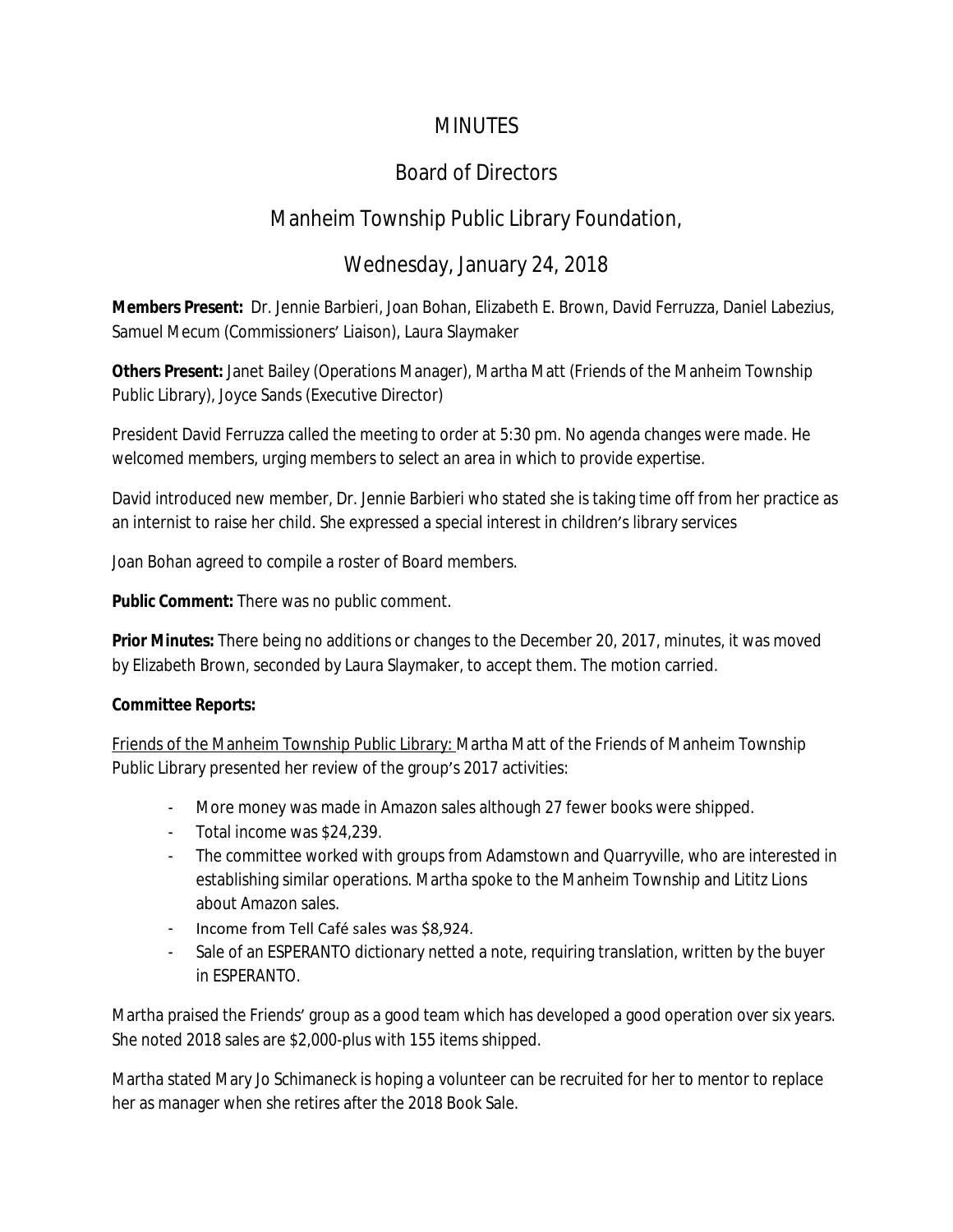Martha requested the Friends' work space be cleaned monthly.

Finance: Janet Bailey stated new Township staff is making better progress on finance reports and is up to November. Noting modest changes from 2016 to 2017, she expects the current format to remain. She explained miscellaneous income is mostly from copy charges.

David reported he attends meetings of the Library System of Lancaster County where he was pleased to learn Manheim Township provides better per capita support for its library than any other Lancaster County municipality.

David stated the Library, as one of 400-plus beneficiaries of Extraordinary Give donations, has seen both income and donors increase every year since 2014. It was explained "stretch pool" money covers all credit and platform fees.

Janet stated the passport service needs to find a better place to operate in to provide more space and privacy. Joyce Sands explained the conference room is being considered, with the trade-off being loss of rental income. It was moved by Joan Bohan, seconded by Laura Slaymaker, that the Conference Room be used as the passport station. The motion carried.

Joyce announced Karin Rezendes has been hired as the new Youth Services Manager. She stated Karin, her colleague at the Lancaster Public Library for 12 years, will be a good fit due to her experience in children's services and collection development, where she will be able to mentor new collections development staff.

David inquired whether the Department of Public Works bills for its services. Janet stated supplies are billed and that actual services are counted toward the Township's support of the Library for state funding, of which at least 12 percent must be spent on collection development. It was noted the Library System processes our orders and prepares books for shelving.

Facilities: It was reported Public Works has placed reflective markers at the drainage ditch. David suggested three be moved to better identify the ditch is and give more parking space.

David shared a photograph showing the need for better lighting at the shelves closest to the entry and requested additional lighting be installed.

Joyce stated a consultant has made a number of recommendations on how to keep the Silo safer. David suggested finding donors for this.

Personnel: Discussion centered on recruitment of a new Board member. Jennie agreed to approach one individual while David waits to hear about another referral. Elizabeth will arrange an interview, to include Joyce, with a prospect.

In answer to Laura's question Joyce will investigate maximum possible Board size..

#### **Old Business**